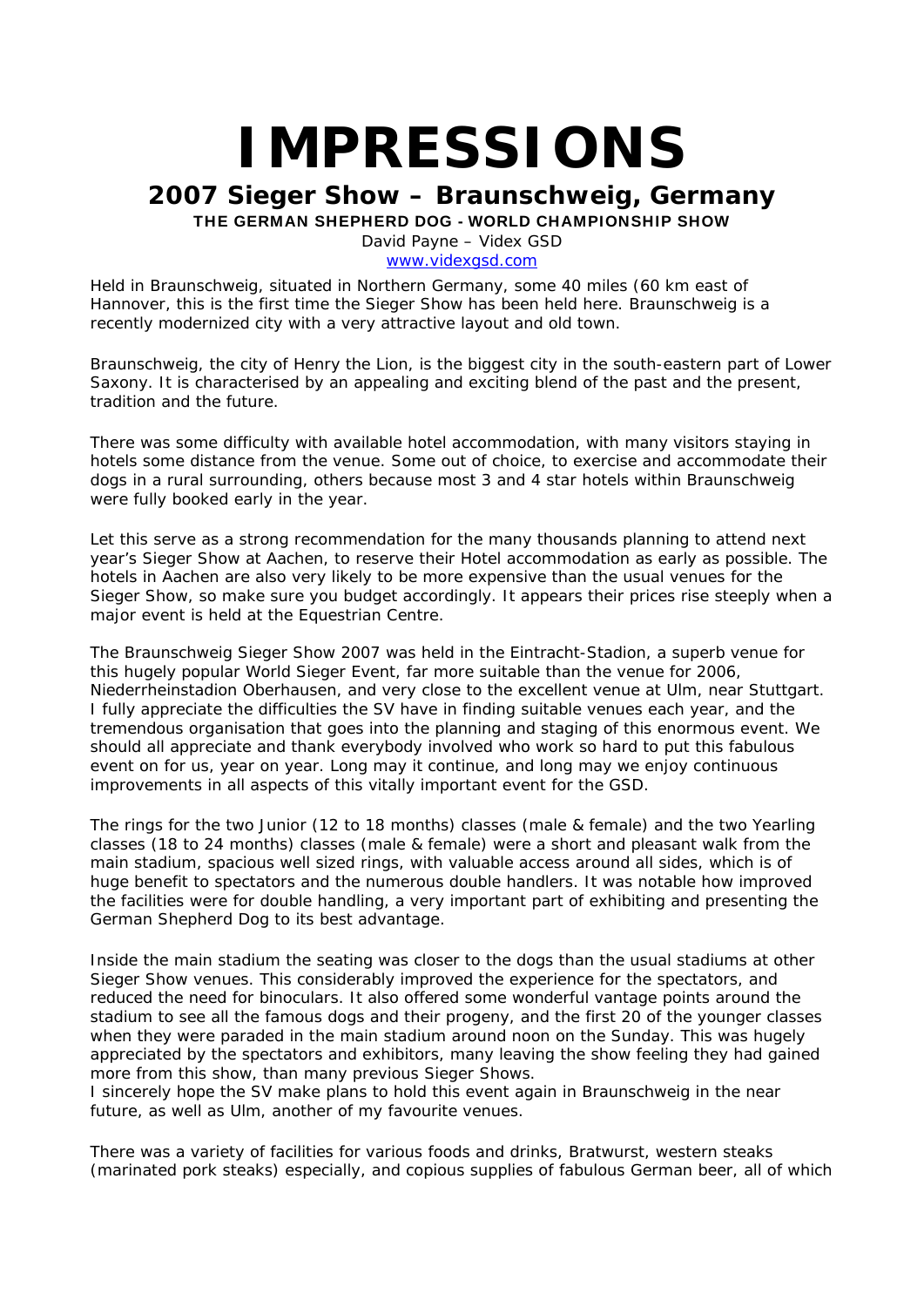was certainly enjoyed by many Brits. Many stalls selling a variety of dog-related products were located around the stadium.

The usual social gatherings took place, especially amongst friends and acquaintances from different countries. It is a valuable aspect of the Sieger Show to meet up with people and discuss the GSD world, its ups and downs, the speculation and the rumours, the tips for success, the disappointments, and the likely winners and placings for each class, etc. etc. This is a most enjoyable part of this great show and it provides many an insight into a person's knowledge and perception of the German show scene. It always surprises me how many people fail to grasp the German Show System, and that the judging for this spectacular event starts back in April each year. It would be useful for the GSD League, the progressive WUSV Breed Club here in the UK, to hold seminars on the German breed & show system. Other WUSV clubs in various countries could do the same, I am sure they would be well attended and appreciated by all.

The final groups of the Working Classes (over 2 years) are judged in the main stadium on the Sunday afternoon. Of necessity, because of the very large entry, all the classes are placed in groups of approximately 50 to 60, and to cater for the larger younger classes, there can be as many as four groups, as for example in the young female class. It is quite normal when a group has been judged, for several from the front of a lower group to be moved up to compete in the next highest group.

The weather forecast suggested the show would have some sunshine, cloud, some showers and rain, over the 3 days. Whereas the weather for most of the show was very good; with some cloud and heavy rain on Friday, on the Sunday the weather was almost perfect for the dogs and spectators alike. The temperatures were quite pleasant during the three days. Considering this show was being held in Northern Germany, which has weather similar to the UK, many feared it could rain, and dampen their pleasure. I am sure most people had packed clothes suitable for their best and the worst expectations.

Once again I have compiled the '**MAIN RESULTS**', and I hope you find these useful. It also means that you can easily see the major winners, and the sire and dam of each one, at a glance, which also highlights those males producing the best youngsters at the show. I will draw your attention to these results later.

The 2007 Sieger Show brought a change in the Judges for the **adult working class females**, **Bernhard Norda** of the Klostermoor kennel, and the judge for **adult working class males** being **Reinhardt Meyer** of the vom Bergmannshof kennel, Reinhardt is the newly elected National Breed Warden of the SV.

Bernhard Norda is a well known SV judge. Bernhard has a quiet and pleasant manner, and his ability and experience while judging the Working Class females was a pleasure to watch.

Reinhardt Meyer, with his election to National Breed Warden of the SV, in December 2006, brought many questions and expectations as to how he would judge the Working dog males, and how he would implement some of his declared plans and views on our breed. Reinhardt is well known for his strongly held views regarding our breed's future direction; he has a steely determination which will ruffle many feathers in the SV hierarchy, and amongst his fellow Judges, and Körmeisters. I will refer to this later.

The Ursus bloodlines figured prominently throughout the classes; however it is clear that other bloodlines are now emerging, and combining very well with the many qualities Ursus gave our breed. It should be always be remembered that the strength and substance that Ursus gave, and which continues through many of his sons and daughters, can combine well and benefit the medium sized males with medium strength and substance. The successful kennels in our breed know the value of a producing female line, and the careful consideration that must be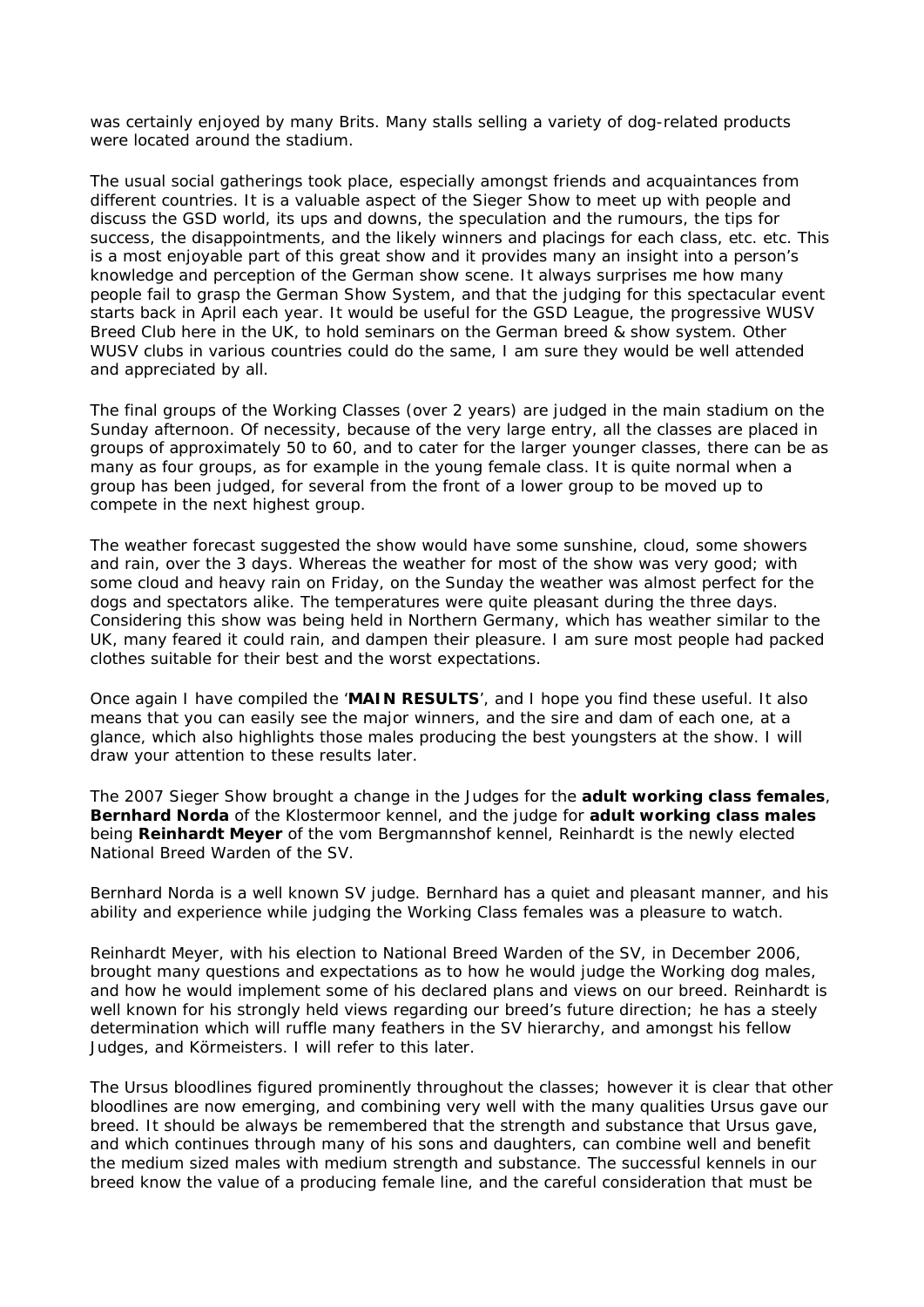given when looking for suitable dogs to complement their female.

One of the prominent bloodlines in 2006 was that of **Dux della Valcuvia**. His son **Quantum von Arminius** VA2 and the Quantum son, **Zamp vom Thermodos** making VA1 & Sieger, continues to produce very well. Zamp had an outstanding progeny group. The very best group I have seen in all my visits to the Sieger Show. For me it topped his group of 2006. This bloodline is without doubt going to play a major role in the future development of our breed.

In my previous "Impressions" I stated the value of top producing females in a Stud dogs pedigree, and the Dux, Quantum, Zamp bloodline emphatically proves this point. Couple these top producing females with outstanding producing Sires and you can see the important sire line that has emerged. This is exactly what makes these bloodlines so valuable to our breed. Of course they will be combined with other lines, and continue to make a positive contribution to our breed.

**Adult Male Class** – Working Male Class, there were eight VA Males this year

**VA1 Pakros d' Ulmental,** was crowned Sieger, up from VA4 last year. He is absolutely correct size, a medium strong male of outstanding conformation; he is sired by Sieger Bax and out of Siegerin Karma. He is proving to be an excellent producer, siring the **VA4 Vegas du Haut Mansard**, and several beautiful females, notably the female **V3 Lyra vom Radhaus**, the **V16 Nannila vd Freiheit Westerholt**, the jugend female **SG7 Dara vom Murrtal**. His young son Vegas is already proving his value as a sire, producing many outstanding females, and some excellent males, in the Jugend (Junior) classes. (See **MAIN RESULTS**)

**VA2 Quenn vom Loher Weg**, up from VA6 last year, and wholly justified with a substantial improvement in his progeny group, compared with last year. Many thought that his progeny were of such merit that he deserved the Sieger title; the results of the progeny of both Pakros and Quenn offer the clearest reason for such thoughts. Quenn sired many highly placed males and females, of particular note were **SG1 & Youth Sieger Godalis Tino**, and his sister **SG11 Godalis Tiara**, the Jugend class male, **SG2 Furbo degli Achei**. I consider Furbo one of the **STARS** of this year's Show. I urge you all to closely examine my MAIN RESULTS.

**VA3 Dux de Cuatro Flores**, up from VA5 last year, and fully deserving his place, he offers an alternative bloodline. I consider him a better producer of females than males, and his offspring appear to confirm this. One notable exception being the Junghund male **SG2 Sony vom Heinrichplatz**, an excellent young male. Sony will surely take this excellent sire line forward, and I look forward to seeing him next year.

**VA4 Vegas du Haut Mansard**, up from VA8 last year, and the Young Sieger of 2005, a **STAR** without a doubt. He had his first progeny group; all were entered in the Jugend classes. It is very important for you to realize that Vegas was at Stud on the 16<sup>th</sup> March 2006, when he was 2 years old. Allowing for the 2 months gestation time, his very first litters would be born on or after the  $16<sup>th</sup>$  May 2006, maybe a few days earlier, allowing for some being born early. This means that only the litters born from the middle of May to the beginning of September 2006 would reach 12+ months of age by this year's Sieger Show in order to be eligible for entry- only three and a half months worth of progeny.

When you consider these very important facts, you will appreciate the tremendous producing ability that Vegas has signalled with this his first, progeny group. Jugend males, **SG5 Belisar vom Aurelius** a top class male, owned and bred by the owner of Vegas, Winfried Benitz, **SG18 Dean vom Karlsfelder Hof, SG22 Orus d' Ulmental** and **SG23 Peppermint's Charlie Brown**.

In the Jugend female class we had the FABULOUS FOUR, **SG2 Birdy du Domaine du Parc**,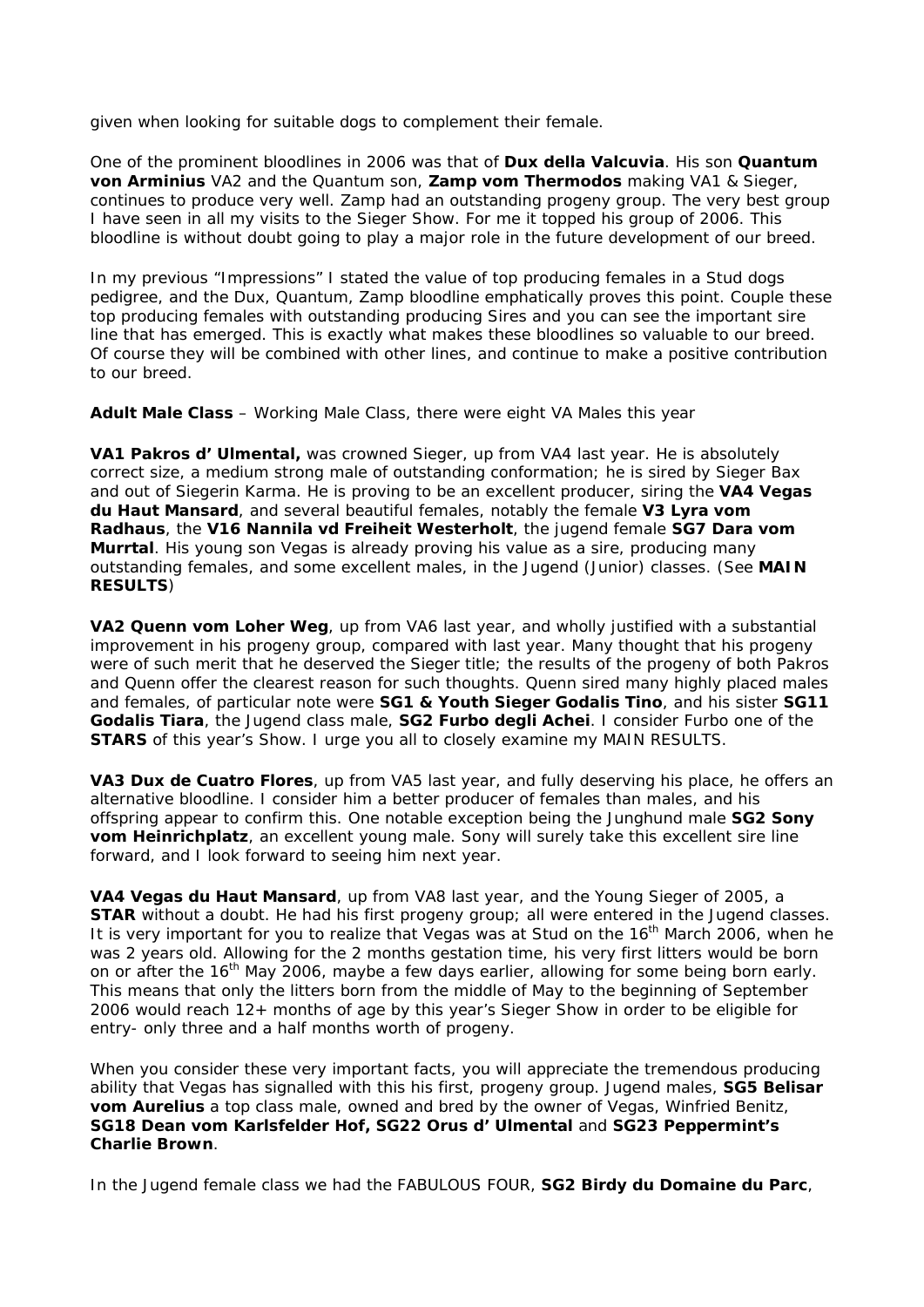again owned by Winfried Benitz, **SG3 Ussi vom Pallas Athene**, **SG4 Jana von der Plassenburg**, and **SG6 Rimini von der Zenteiche**. I watched these females when they walked and gaited around the ring, in the first group of 6, ordered by the Judge. They were magnificent- absolutely correct size and superb movement. This group of six was headed by what I consider the most superb female I have ever seen. More about this female later. Vegas also sired in this class, the SG13, SG14, SG26, SG38, and SG39. I look forward to seeing him and his progeny next year–a Sieger in waiting, surely.

**VA5 Orbit vom Huhnegrab**, a VERY BIG male, he was VA3 last year. He had an improved progeny group this year, not a difficult task as last year's was poor. I just do not see this male as a worthy VA, and I certainly do not see him playing any significant role in continuing the Ursus, Yasko Farbenspiel line. If the SV measurement rules were applied to this male, would he have a Körung?

**VA6 Nando vom Gollerweiher**, a VERY BIG male, he failed his courage test last year, and was VA9 in 2005. A male with unusual pigmentation, and of very large size, if the SV measurement rules were applied to this male, would he have a Körung? I hear he made Italian Sieger some weeks later – (**RIP SV Breed Standard & Rules on size**)

**VA7 Ingodd's Agassi**, a large male of excellent strength and substance, His movement, particularly his pick up and forward reach, takes full advantage of his powerful hind thrust, resulting in impressive far reaching, ground covering and harmonious movement, which he clearly imparts to his progeny. He was V14 last year, and he gained his VA title this year. I have noted him in my previous IMPRESSIONS; indeed I wrote the following in 2005, when he was SG25 in the Junghund Male Class.

*The SG25 Ingodd's Agassi, a Ghandi son who is a powerful male with a strong head and excellent colour, which enhances his excellent conformation. For me Agassi is the best Ghandi son I have seen, and he could have been placed much higher. Agassi also has the benefit of a motherline of Norwegian Champions which, I am informed, contains many superb females and several top producers. Ingodd's Agassi is a Norwegian bred and owned male, based in Germany, and I feel sure he will be a top producer continuing the VA Ghandi von Arlett line.* 

I am delighted with his progress, and I was very impressed with his first progeny group. VA Agassi was born on the 7<sup>th</sup> October 2003, so was at stud on the 7th October 2005, you can calculate that he had less than 7 months of studs, not getting the best of the females, unlike many German top young males, and just look at what he has produced. Of particular note the Jugend male **SG3 Gio vom Frankengold**, and the Jugend female **SG15 Vienna vom Heinrichplatz**. His young progeny group had many valuable qualities, clearly inherited from their father. I am certain that given a full stud quota, and some of the top females, this male will make a positive contribution to our breed, and I certainly look forward to seeing him and his progeny next year.

**VA8 Odin vom Holtkamper Hof**, down from VA7 last year, and in my opinion very lucky to retain his VA title. A VERY BIG male, of excellent conformation, who has impressed greatly in his last two Sieger appearances, however this year he presented his first progeny group. Admittedly it came from only seven months of studs; similar to **VA Agassi**, but that is where any similarity ends. The progeny of VA Odin was very disappointing, with only one or two exceptions. In stance they gave a good impression, they were certainly not impressive, but as soon as they began to move, especially on a loose lead, problems became obvious. When they started gaiting any pretence in anyone's mind regarding this group had to be completely removed. The majority held their loins higher than their wither, at the same time they either fell on the forehand, or moved with dipped withers, whichever terminology you prefer or understand regarding such a fault. They lacked hindthrust, and subsequently had little power to transmit into any kind of effective forereach. I was extremely disappointed, particularly as I had strongly admired him during the last two years, and harbored plans to use him later this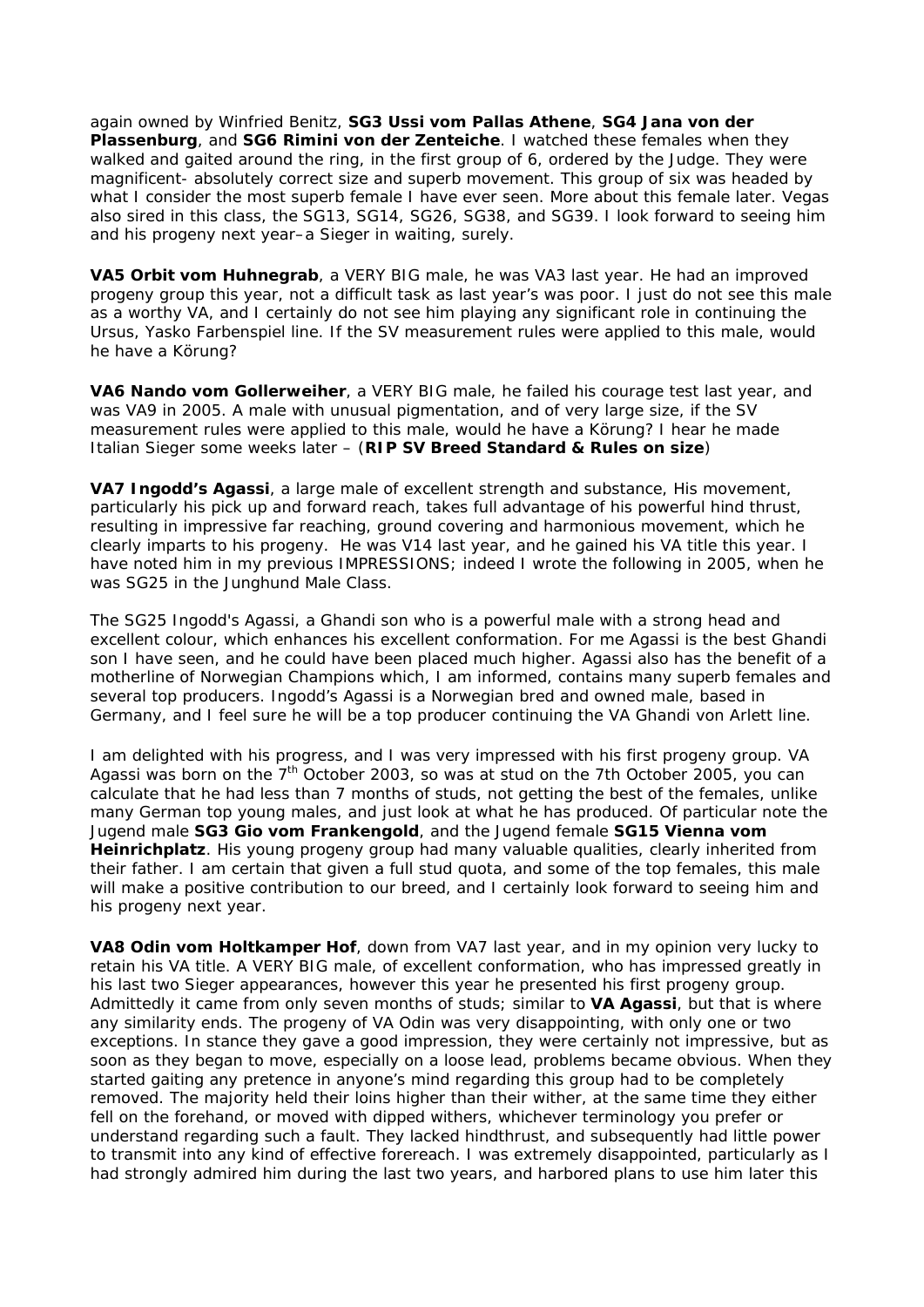year. I hold out a forlorn hope that he may be able to present a much improved progeny group next year.

**V1 Yimmy van Contra**, up from V5 last year, something I completely fail to understand. His progeny is disappointing, remembering that I had expressed great hopes for this dog in my previous "IMPRESSIONS". Yimmy has a Breed ZW of 114, which some judges would certainly consider bars him from a VA title, but having gained V1 at this year's Show would indicate he was producing some excellent and maybe one or two outstanding progeny. If he has, I have not seen them. It would be very cynical of me to suggest that maybe this dog is very well connected, so I will not. I see he made Vice Sieger in Italy some weeks later; some decisions in our breed never cease to amaze me.

**The V2 Aron della Terra dei Forte**, has excellent movement, being another male with limited time to have a progeny group, I never saw any offspring from this male. Once again the grading of this male eludes me, more so when I consider the male immediately behind him.

**V3 Negus vom Holtkamper See**, a Sieger Zamp vom Thermodos son. A well constructed male, with excellent movement, and what I consider excellent producing bloodlines, including a top producing mother, as well as his fabulous producing father. His magnificent daughter **SG1 and Young Siegerin Paula vom Gut Lethe**, is the very best female I have ever set my eyes on. I could certainly not fault her, and her virtues were outstanding, head and expression, proportions, substance, overline and underline, pigmentation, forehand angulation, and her length of upper arm, and lay of shoulder blade. Her hind angulation, breadth of thigh, short strong hocks, all of this culminating in a majestic walk, balanced and purposeful, which then went smoothly into a fabulous gait, which was spine tingling with its effortless, harmonious and extensive ground covering qualities. I am sure many others will agree a STAR; I will go further and say she is a **SUPER STAR**. Her mother Ondra vom Gut Lethe, is a daughter of Esto van Noort, a twice Sieger Yasko son, and brother to VA Erasmus van Noort, these being grandsons of the legendary Sieger Ursus von Batu. The female line of Ondra goes back to Quartz dei Templari, an Amigo vom Belgier son. There are also lines to Hoss vom Hasenborn and to Sieger Jeck vom Noricum, the bottom female line goes back to Larry vom Wiesenborn, a VA Fando vom Sudblick son. Whatever clicked on this breeding?

I feel sure that the combination of **Zamp**, **Wallace**, the excellent Holtkamper See female line, and the excellent producing **Ursus** through **Yasko** line, played the major part in producing such a fabulous female. I am planning similar combinations, more particularly with **Zamp**, **Wallace** and **Yasko** bloodline combinations. I should be so lucky!

Please also note that V3 Negus was born 11<sup>th</sup> May 2004, so has very few litters, from which progeny could be entered at this year's Sieger show. I certainly look forward to seeing his progeny next year, and also the progeny of his brother **V29 Naxos**, who is also being used extensively.

**V4 Quantum vom Fiemereck**, born 4<sup>th</sup> July 2004, so no chance of any progeny here. An excellent male who is being used extensively, being the obvious male to continue the VA Ando line. I thought at one time during this class that he was being considered for a VA title, maybe next year.

There were several males further down the line that took my eye for various reasons. I will mention a few:

**V6 Bazi v.d. Urbecke**, an excellent male, being well used, I look forward to seeing his progeny next year.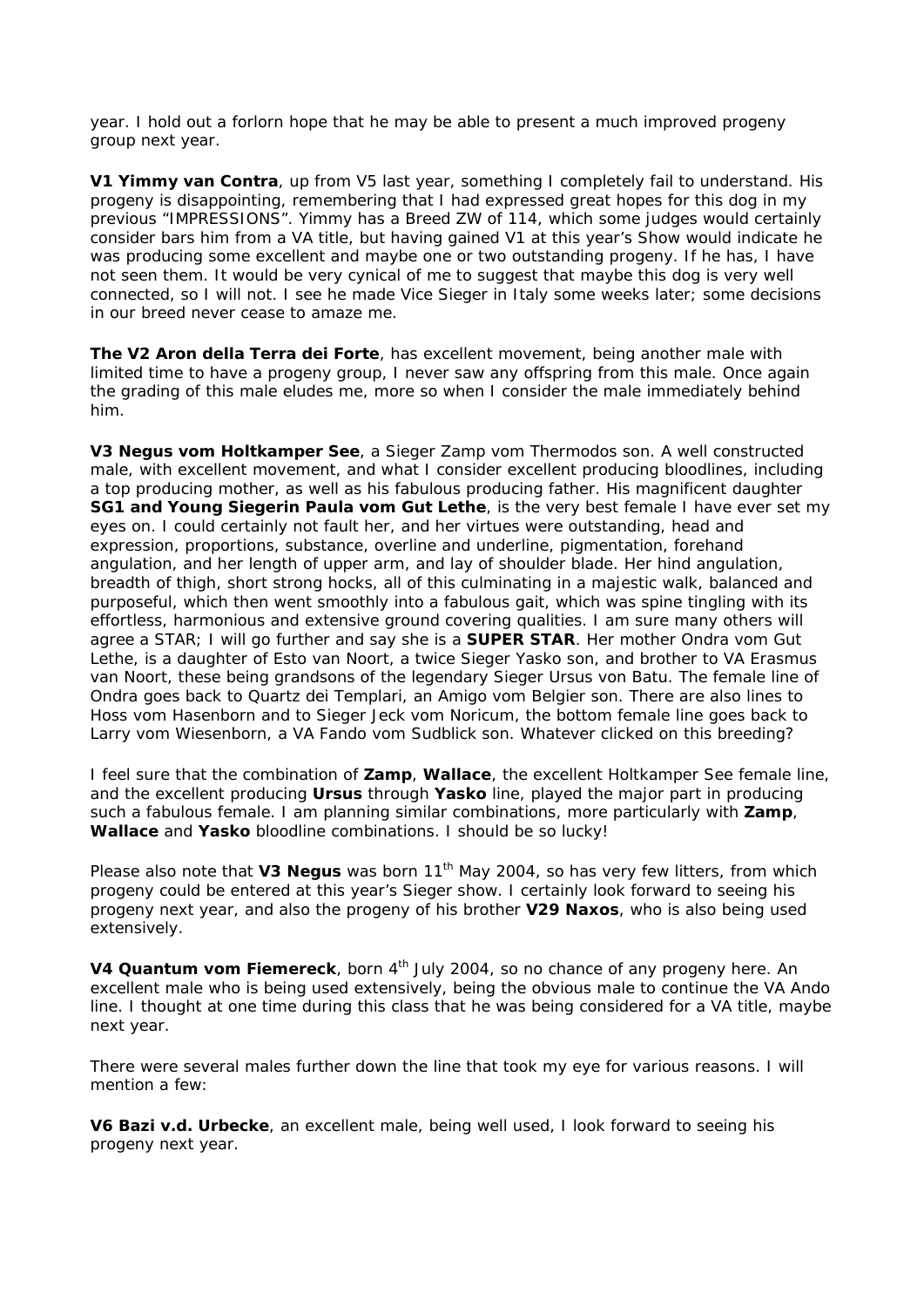**V7 Yerom vom Haus Salihin**, an excellent male with much to offer.

**V8 Djenges Kahn of Sante's Home**, is a VERY BIG male of otherwise excellent conformation, but he is somewhat lacking in movement.

**V13 Andrjuscha van Noort**, a VA Hill vom Farbenspiel son, an impressive male, not surprisingly proving to be popular with many breeders. A few very good offspring coming through - I hope more emerge for next year.

**V16 Astana Alfons**, He disappointed me somewhat this year, his courage test was outstanding, but he has not made the progress I expected over the last year, with normal development. I will look out for him next year.

**V17 Irok Karanberg**, last year's Youth Sieger, an excellent male, I thought he looked better this year, could have been a little higher in this class, but lost places during the gaiting phase.

**V23 Digger vom Elzmundungsraum**, I was impressed with this male. Excellent conformation, with much to offer, and all three in this litter, which include Daphne and Daira, are without a doubt outstanding. I feel confident he will be a top class producer in very high demand by breeders. I also considered him worthy of a much higher place.

**V34 Yukon v.d.Bastillie**, a young male, with very useful bloodlines.

**V46 Wallace vom Holtkamper See**, I like this excellent male, he has much to offer- another worthy of a much higher place.

**EZ Vidoc des Collines du Boischaut**, an excellent young male, who was excused for some reason. I thought this male would have comfortably been in the first 25 V males.

There was the usual large number of dogs excused at this year's Sieger Show. I despair at this annual exodus. It is an insult to the Judges, and should be more tightly controlled. I am aware, from emails received, that many exhibitors felt their dog has been insulted by the Judge, with an unworthy call out place given to their dog, and this is why they withdrew their dog. My response is simply this, you have entered your dog for the Judges opinion, when you get it, just accept it. I am always surprised at the apparent acceptance by the Judges of the Sieger Show, of these insulting levels of withdrawals.

#### **The inclusion and placement of some VERY BIG males in this class, and other classes, including some VA males and females, and other Adult females, in this year's Sieger Show, raises fundamental questions as to the integrity of the German Körung system. To say it LACKS integrity is certainly not an inaccurate statement.**

The SV Körung requires all Class 1 males being measured at 65 cms or less at their withers. Of course a male over 65cms up to 66cms can only receive a class 2 Körung, and according to the SV rules and regulations, EVERY MALE OVER 66cms CANNOT BE AWARDED A KORUNG and EVERY FEMALE OVER 61cms CANNOT BE AWARDED A KORUNG. The SV rules further state there is NO appeal against a Körmeister's decision in this matter, even if he measures a 65cms or 66cms male at a higher measurement, and consequently he denies the male a Körung. Such rules are unreasonable in our sport. NO man is an island unto himself, and absolute power corrupts.

Many believe that Herr Reinhardt Meyer is going to seriously tackle many challenges facing our breed, particularly the size issue, the jury is out. Clearly this must be an immense task for Reinhardt, as this year there were some VERY BIG males in his VA group and the rest of his class. **(The Italian Sieger results will also influence many people with regards to any**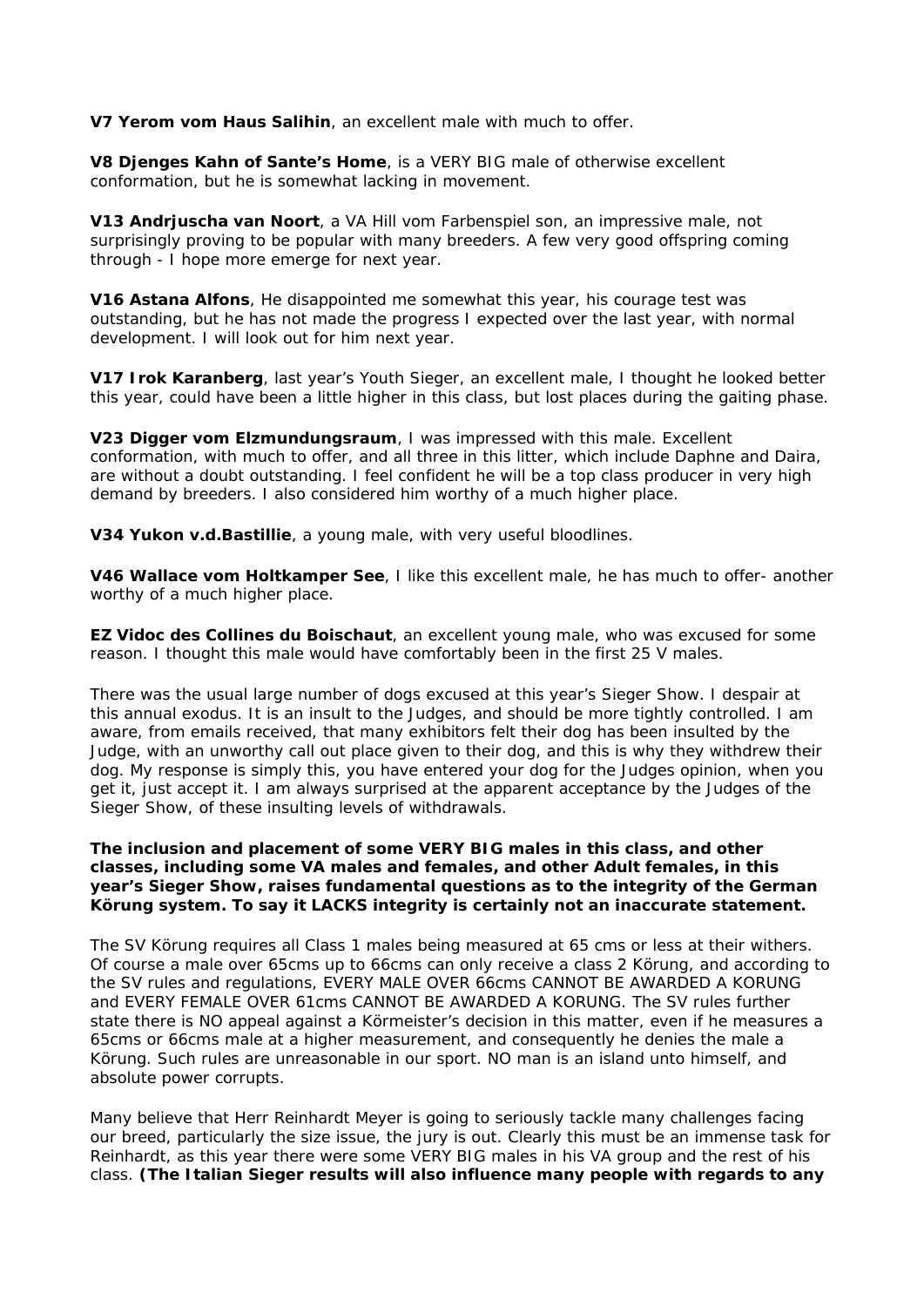## **serious assault on the size problem – with Nando making Sieger)**

I certainly have more to say on the issue of size. However do not think that I dislike big dogs my clear position is that **I simply want our breed size standard raised to a genuinely realistic one**. The dishonest practices regarding measuring that prevail in Germany, and elsewhere, must end; it is simply no longer acceptable or tolerable.

Many German dogs winning top honours are being used extensively at stud, and often sold abroad. I believe that many of these dogs have completely false height to wither measurements in their Körung, which if the measurement was accurate, under the SV existing rules & regulations would STOP such dogs receiving a Breed Survey (Körung) pass grade. Such a loss to our breed would be a tragedy. In the past many well oversize males, including many Siegers and VA's, have been hugely beneficial to our breed's progress. Can you imagine our breed today without some of those great (big) males? SV rules & regulations should not exclude such males from our breeding pool, and their inclusion should not rest on the breaking of such rules and regulations, this is why I call for changes.

It has been reported to me that many German Import males, with Class 1 Körung, were entered in this year's Canadian Sieger Show, and I was informed that the German SV Judge measured these males, and threw them out of the adult class, for being oversize. I am also informed that many of the incensed owners of these males are considering legal action against the SV, for providing their Korung's, under their rules and regulations, with obvious and very serious inaccuracies. I would like to receive more information about this occurrence and any similar. There can be no doubt that changes have to be made in our breed standard relating to the size of our GSD, and to the Rules and Regulations connected to measuring dogs.

Our current breed standard states the ideal size for a male is 62.5 cms - what a joke - how many males do you see of this size among the thousands at the Sieger Show? It then goes on to allow 2.5 cms either side of this ideal. Can you even imagine a male of 60 cms; I would collapse in hysterics if I ever saw one. And if I ever bred one I would be very concerned about its genetic makeup. Can you imagine taking a male of less than 62.5 cms into a show ring, or using such a male in your breeding programme? We need to get real, I have been in this breed for well over 30 years, and I am a Championship Show Judge and a reasonably successful breeder. I despair at our breed standard regarding height to withers, and I am angry at the insults to my intelligence that I am forced to tolerate on a continuing basis. At many GSD Shows, throughout the World, when I am told dogs have a Körung class 1 from Germany, and then when I look at them, and even having measured some of them, they are higher than 66 cms, and many go up to 70 cms.

It is way beyond time that the SV stop refusing a Körung based on oversize, and change the Breed Standard on size. I would suggest that 65 cms is the ideal size for a male, and we should allow 2.5 cms either side of this for a Class 1 Körung. Outside of this range should result in a Class 2 Körung, and an appeal should be allowed if the owner disagrees with the measurements taken by the Körmeister. One thing I am absolutely certain about, well over 95% of males in the Show rings around the World, fall within my suggested measurements. With a very large portion within the upper half.

We have a breed standard for size, which is considered sacrosanct, "cast in stone", by the SV, the SV Judges and Körmeisters. Then this system allows these very people to persist in inaccurate measuring, particularly in the Körung, on a very selective basis. If anyone thinks my questioning of a Körmeister's ability to measure both accurately and honestly is wrong, and we do not need an appeal system, then let the perfect Körmeisters step forward, please.

If the SV doubts the size of the problem, or in any way wishes to challenge my comments and assertions, I would respectfully request that they organise the independent measuring of the first 20 dogs in ALL classes at the Sieger Show 2008, in Aachen. My suggestion is NOT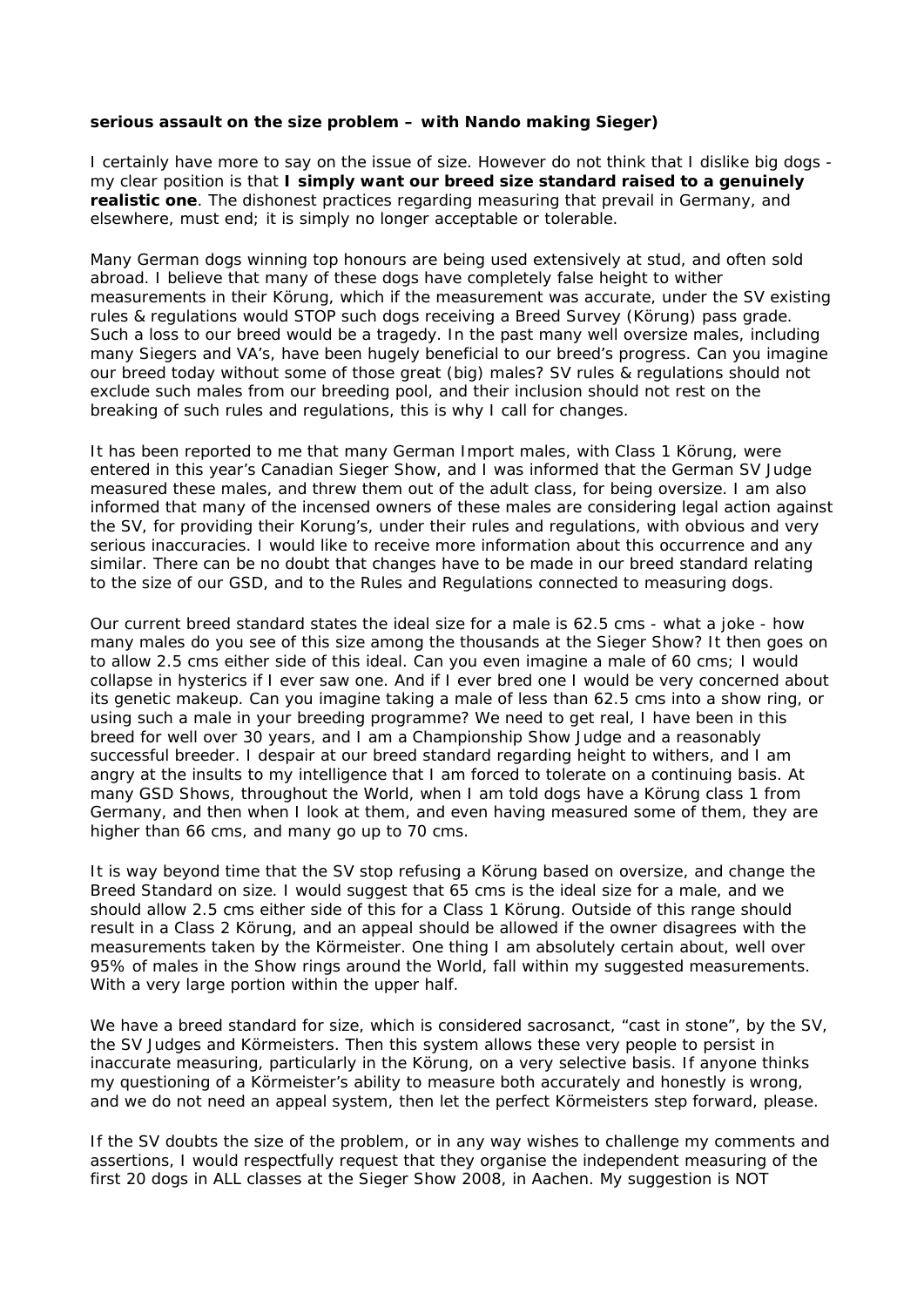intended to replace the judge's responsibilities in any way whatsoever; it is intended to provide independent and factual information of the size of each of these exhibits. The measurement information to be published in the SV Zeitung at the earliest opportunity. Such open and transparent checks on easily obtained information about the top dogs at the Sieger Show, on an annual basis, would be invaluable to our breed's future progress. Surely this is obvious to all.

I am not forgetting for one moment that this Sieger Show is the "German Sieger Show". However the SV are fully aware of the Worldwide responsibility they hold for our breed, and the Worldwide impact this Sieger Show has. Not forgetting the SV Worldwide power and influence through the WUSV.

I firmly believe that if the SV do not introduce changes to the Breed Standard regarding size, and changes in their Rules and Regulations regarding size, especially with regard to their Körung, they will in future be faced with litigation cases from within Germany and from around the World. They should be aware that we live in ever increasing litigious times, as well as very easy and comprehensive global communications. The current situation in unsustainable, the challenge is to formulate changes which are sustainable and will encourage transparent honesty. Perhaps legal action may be directed at the Körmeisters who have such absolute power regarding the Körung, and particularly measuring the size of the dogs.

**Note Körung Rule: 2.5.4** The decision of the acting Körmeister is final. An objection against it is not permitted.

#### **Note Körung Rule: 6.4** Measurements and weights

 The measurements for weight, depth of chest and chest diameter can be taken by the Körmeister or his authorized helper or Körung manager; the withers measurements are taken by the Körmeister.

**Note Körung Rule: 7.5** Unsuitability for the Körung **b)** Oversize or undersize of more than 1 cm;

**Note Körung Rule: 7.7.3** The breed survey can end, become invalid, through the process of revocation. This comes about through a recommendation by a Körmeister or conformation judge to the Köramt (survey office at HQ). A "hold" can be put on the process of recording the survey results for whatever time is necessary to iron out any possible problems.

The Sieger Judges in 2008, and all SV judges, should measure **EVERY DOG**, that is shown in Germany, and where they are oversize – they should implement **Körung Rule: 7.7.3** immediately – if they cannot do this, then at least be honest about the ACTUAL SIZE PREVALENT in our breed, and adjust the breed standard accordingly. Ostrich behaviour is unacceptable. The size problem is NOT reducing, if anything it is growing, we need to face up to reality, and implement new breed standard height measurements urgently. I totally refute the argument that if the breed standard height is raised, our breed will get even bigger. This is an argument put forward by those that wish to retain the present dishonest and corrupt system. **The way to absolutely ensure this does NOT happen is very simple,** Judges and Körmeister's measure honestly and very strictly, with absolutely **NO EXCEPTIONS**, not even for friends or other Judges or Körmeister's, or any other connections. The SV must then implement a Rule to remove a Judge or Körmeister from office if they measure any dog dishonestly. Perhaps the famous German "efficiency with quality" can be illustrated by the SV in this important matter.

Perhaps the SV Judge of the Canadian Sieger Show 2007 – had the courage (sic) to throw oversize dogs out of the class, but not enough to implement **Körung Rule: 7.7.3** above. Then again perhaps he did???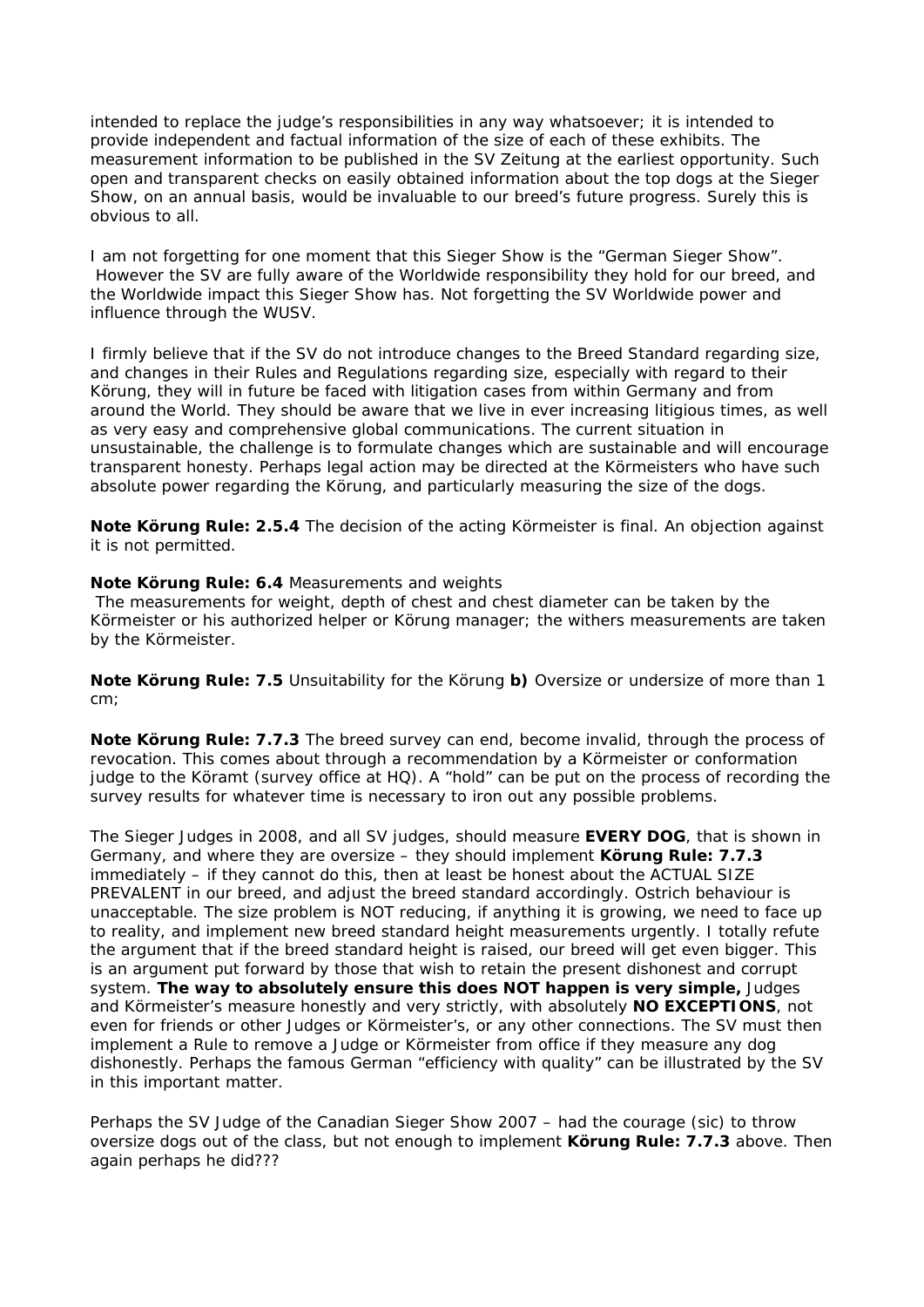Again I make no apologies for writing about these very serious issues here in my **IMPRESSIONS.** The Sieger Show is the most globally important and globally influential German Shepherd Show. We must highlight all the most important issues affecting the breed's present and future for open debate, so that they may be taken seriously by the powerful and influential German Shepherd organisations, especially those within Germany- the Homeland.

**In the Adult female class** - working female class, there were 9 VA's

Most bitches in the front group of this class were very big, and very beautiful. I was very impressed with the quality, and more particularly the substance of many females presented on Sunday.

**VA1 & Siegerin Gina vom Aquamarin,** - a big substantial female who was VA7 last year, and fully justifying her title this year. Lovely feminine head and expression, harmonious conformation, superb overline and underline, correct angulations. Her gait was outstanding, with perfect forward reach, fully complementing her tremendous hindthrust. Her performance throughout was exemplary, a very worthy Siegerin.

**VA2 Pania dell' Alto Pino,** moving up from VA9 last year, again an excellent female, a daughter of Zamp vom Thermodos.

**VA3 Hasel vom Streek**, A very balanced female, of correct size, beautiful conformation, and outstanding movement. She was VA4 in 2005.

**VA4 Yasmin vom Nieuwlandshof**, a BIG female – down from VA3 last year, her size looked less obvious amongst the bigger females this year. A very strong beautiful female who performed better than last year. Bred by a top Dutch kennel. It was very pleasing to see her breeder Geert Kroesen looking very well after a long period of illness.

**VA5 Lana v d Zenteiche**, up from V4 last year, a very beautiful female, giving an excellent performance.

The remaining VA females were all excellent and fully deserved their VA grades. It was good to see more fabulous females coming through from Zamp vom Thermodos. In addition to the **VA2 Pania**, there was **VA9 Chiara vom Steffen Haus**, up from V2 last year, **V1 Alisha**, **V4 Chanel**, **V8 Daphne**, sister to Sue Belfield's Daira, now in England, **V19 Kurina**. What an excellent legacy Zamp is giving our breed.

This Adult class of females, particularly the front group, offer our breed considerable promise for its future.

In the **Junghund (Yearling) Male Class**, There were no stars for me in this class, although it contained some excellent males, there was something obviously lacking in all of them, or in the case of the SG3 male something extra, his big size.

**Junghund Sieger SG1 Godalis Tino**, an excellent son of **VA Quenn vom Loher Weg**, a very well constructed dog, of correct size, and proportions. With his breeding and very low ZW of 73, and his excellent producing female line, I am sure many breeders will use him. I look forward to seeing him next year, but I believe that the **SG2 Furbo degli Achei** (ZW=78) in the Jugend male class, will seriously challenge Tino for their fathers VA crown. Another challenger should certainly be the **SG3** in this class **Tyson vom Kottersbusch** (ZW=79), a very big male, and another outstanding **VA Quenn** son, out of a superbly bred female. On balance I firmly believe Tyson deserved the title of Youth Sieger. I certainly found that Tyson had all the qualities of a Youth Sieger. He is a big male, but I am sure his Körung will measure him at 65cms. Look how many other very highly placed sons of VA Quenn were in this class. It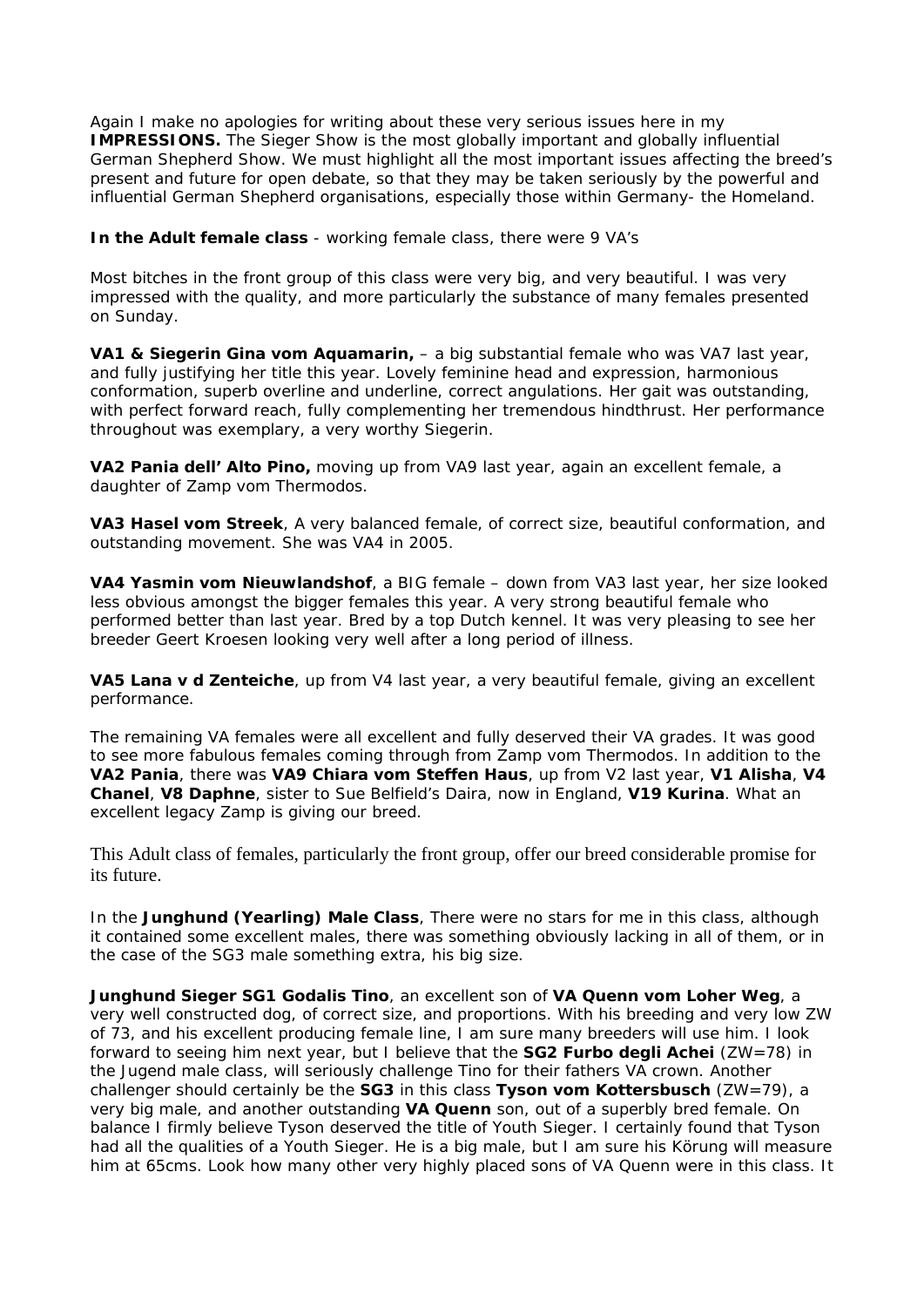is therefore no surprise that many people thought Quenn a worthy Sieger- maybe next year.

**SG2 Sony vom Heinrichplatz**, this son of VA Dux Cuatro Flores is a very good male, but lacked in the forehand, and should have been further back.

Although this class contained many very good dogs, there were few with any real quality.

**Junghund (yearling) Female Class,** A class of VERY BIG females, it was hard to see a female in the front group under 62cms. Do we have a problem with size in our breed? Certainly NOT! We only have a problem with our unreasonable Breed Standard regarding size.

**SG1 Ronja vom Haus Burow**, a very big superb female sired by the legendary VA Esko vom Danischen Hof. It is great to see he is still knocking them out. Ronja was not in the best of condition, but this did not detract from her overall excellence. Her performance was exemplary.

**SG2 Irina vom Frutteto**, A very big excellent female, sired by the very big male Ken vom Elzmundungsraum.

**SG3 Gloria vom Valtenberg**, and **SG4 Pola vd Zenteiche**, were both sired by Hannibal Stieglerhof, a male bred by the Judge of this class. Both excellent very big females.

**SG6 Vina vd Alma Mater**, another top class daughter of VA Esko vom Danischen Hof.

**Sg10 Jade vd Zomerdijkslanden**, another wonderful female from the top producing female Jacky vd Zomerdijkslanden.

**VA Quenn** and **Sieger Zamp** had many excellent females in the top places of this class. It will be very interesting when breeders combine both these dogs in their breeding programmes. I anticipate excellent offspring.

## **Jugend (Junior) Male Class**,

For me one of the best classes of the Show, only surpassed by the Jugend (junior) Female Class.

**SG1 & Young Sieger Panjo vom Kirschental**, is for me a STAR, similarly bred to Sieger Zamp vom Thermodos, being a Quantum son, out of a VA Esko daughter, Panjo possesses all the qualities of a future VA. He is a big strong and substantial male, of outstanding conformation and he gave an exemplary performance. A very worthy Young Sieger.

**SG2 Furbo degli Achei**, Another male I consider a STAR of this show, superb conformation, richly pigmented, he is a big male with excellent head and expression, and he catches your attention with an impression of overall excellence. He is a VA Quenn son who has a very bright future- an Italian male who many hope will be standing at stud in Germany.

**SG4 Xaro vom Ben Harten**, an excellent son of Sieger Zamp, and VA Anta vom Ben Harten, a favourite female of mine. Although out of coat, nothing could detract from his overall excellence, and he is a male with scope- a very important and valuable quality in a young male. His anatomy was very impressive, and when he moved my high expectations were fulfilled. I am sure that with normal maturity he will develop into an outstanding male with much to offer breeders.

**SG5 Belisar vom Aurelius**, a superb son of **VA Vegas du Haut Mansard** and the top producing female Pippi vom Wildsteiger Land, who in turn is a daughter of VA Esko von